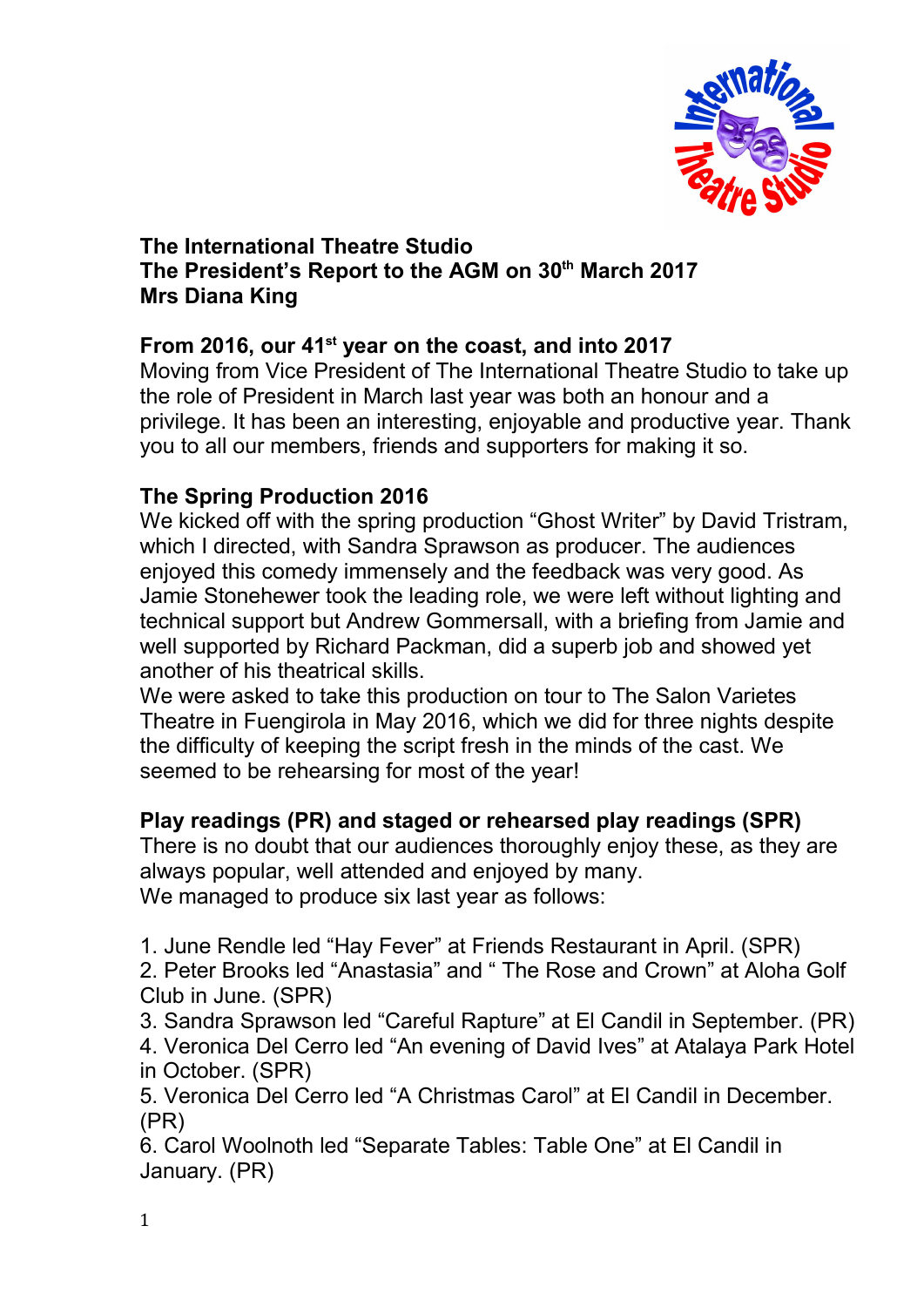I am very grateful to those mentioned above who made the time to organise and direct these events for everyone to enjoy. Thanks too to Karl for organising the sets, to Jamie for the technical support and to Eileen for coordinating the ticket money, when needed.

### **Social Events**

Kate Jackson organised our Christmas celebration dinner at La Grappa and Veronica Del Cerro organised our Valentine Pot Luck Performance Dinner at Lucas Restaurant in San Pedro. Both were well attended and it is good to get together to socialise. These events are always well supported. Thank you to both of them for their planning and organisation.

## **Marketing, newsletters and communication**

We are doing some work to review our website image and logo plus increase our online presence. Andrew Gommersall set us off last year with a Facebook page; Veronica del Cerro has now taken this on. She is doing a great job of publicising our events and is reaching different, and sometimes younger, people. Alan Jones continues to take brilliant photographs of our events for our programmes and for our website. Thank you to him for his work.

Ruth Baldwin, our secretary, produces our newsletters, and she wrote six last year to help to keep everyone in the loop with what we were doing. She does a sterling job keeping us all organised.

We have a small sub group (Ruth, Veronica del Cerro and Beverley Stonehewer) looking at how we can improve our marketing.

Nina, our web master, is doing some good work to improve the effectiveness of the website for use on mobile phones plus streamlining it for quicker access. Very importantly she is also creating an online booking system for ticket sales for our performances. I will update you further on this in the coming weeks. I am really grateful to everyone for his or her work on this.

Sadly, Peter Rogers, who did our publicity and programmes for all our productions for several years, resigned last year. We miss his expertise and experience in this respect. I would like to publicly thank him for all his work and we wish him well for the future.

# **The ITS Storeroom**

You may recall from last year's AGM that we had secured the use of a new storeroom at a much reduced rental price. Karl Maresz did an amazing job of sorting out all our resources and equipment with the help of many individuals. He has organised the storeroom and Eileen Audas is helping to make a catalogue of the contents. This has been a huge piece of work over the last year and I would like to thank all those involved but especially Karl.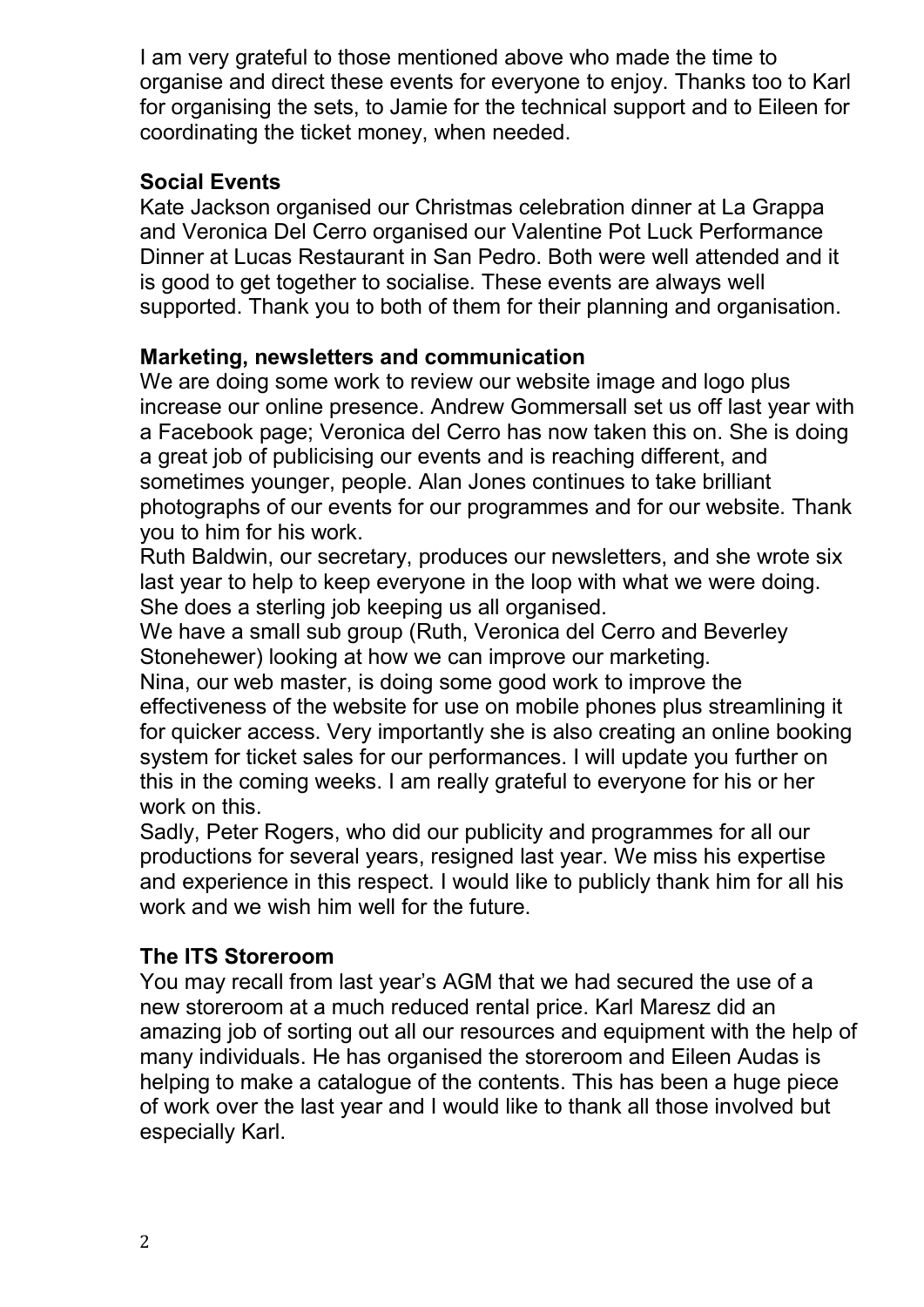# **The Lark in the Park 2016**

Our annual charity fundraiser was a success yet again. Kate Jackson organised a superb line up of acts for our entertainment and Andrew Gommersall directed the play "Background Artiste". 2650 € was raised for Caritas. We were very grateful to the acts: Stella, Too True and The Art Thieves for giving their time for free; and to Benahavis Town Hall for the use of the park. Ibex Insurance kindly sponsored it all. Our next Lark is on Sunday 4<sup>th</sup> June 2017.

#### **Our Autumn 2016 Production**

Kate Jackson directed "Going Green", another comedy by David Tristram in November 2016. This was another successful event with very good feedback. It was a different kind of play demanding a high level of technical support, which was ably provided by Andrew Gommersall assisted by Veronica Del Cerro. Sandra Sprawson produced it.

### **The Spring Production 2017**

Peter Brooks directed "Kindly Leave the Stage", a farcical comedy, written by John Chapman earlier this month. Karl Maresz was the producer. With a cast of eight on the small stage at Atalaya, it was a challenge but our audiences loved it. We had two young people involved in the play. Georgia Souter, aged 17, played "Angela" and Sophie Jessen, aged 16, was our prompt. It is good to know that we can attract new members as well as retain the expertise of more experienced performers.

### **The Atalaya Park Hotel**

We have enjoyed using the venue for many years and it is popular with our audiences as it provides an intimate theatre experience plus it has great car parking, once you know where you are going. However, the hotel has been sold and our future in the hotel is very uncertain so we are seeking alternative venues.

We will of course keep you updated on this issue. On behalf of everyone involved with ITS, I would like to publicly thank the previous owners for their generosity in letting us use the hotel discotheque for our productions.

### **Membership**

Eileen Audas, our treasurer and membership secretary, did a great job last year to increase the number of new members and to chase up lapsed members. We do need fully paid up members to keep ITS solvent and we are grateful to those of you that do pay your fees on time. If you know anyone who might like to join please let one of the Board members know. Last year, we offered Clive and Mary Jacklin, honorary life membership for their generosity in donating a very good sound system for our productions.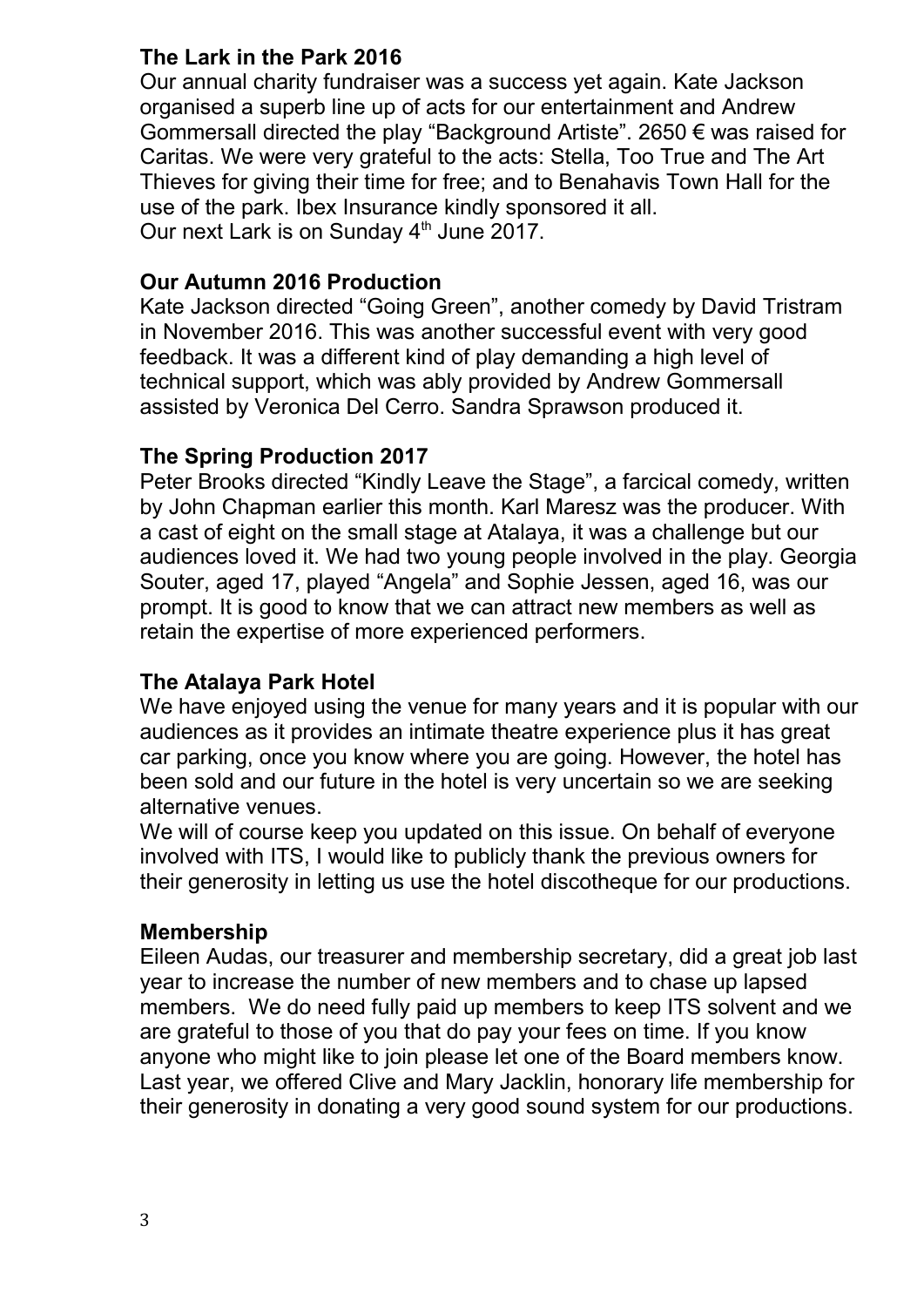# **The ITS Board**

The Board continues to meet each month at El Candil in San Pedro, courtesy of Alfonso who owns the bar.

We were delighted to welcome Martin Curd as a new member back in October. As a local businessman and newer member of ITS, he brings a wealth of experience to the Board. Later, on the agenda, we will hopefully ratify his position.

Carol Woolnoth took a sabbatical from March to December but I was pleased to welcome her back at the last meeting of 2016.

Sadly, Kate Jackson our Vice President, resigned in November. Known for her parts in many ITS plays and as a director, Kate is already much missed. I would like to publicly thank her for all her excellent work as a Board member. But I must not forget to thank John Jackson too as he has also resigned his voluntary role as one half of the front of house duo for our main productions. A sincere thanks to both of you, we will miss you both.

I have asked Sandra Sprawson to be Vice President and she has accepted. Again, I hope this will be ratified later.

I am very fortunate to work with a very dedicated team on the Board and I would like to place on record my thanks to all of them for their work.

## **Our statutes**

Last year, we approved our new statutes at the EGM that preceded the AGM. We are now working to these.

In light of this, I wanted to make you aware of the commitment of our Board members before we reach that part of the agenda where we ask for support for their re-election.

1. Diana King: President (on the Board since 2010)

2. Sandra Sprawson:(on the Board since 2014) Up for ratification as Vice President in 2017

- 3. Eileen Audas: Treasurer/Membership (on the Board since 2008)
- 4. Ruth Baldwin: Secretary (on the Board since 2015)
- 5. Jamie Stonehewer (on the Board since 2002)
- 6. Paul Baker (on the Board since 2005) \* Standing down this year
- 7. Karl Maresz (on the Board since 2009)
- 8. Carol Woolnoth (on the Board since 2012)
- 9. Andrew Gommersall (on the Board since 2015, ratified 2016)
- 10. Martin Curd (on the Board since 2016, up for ratification 2017)

After almost twelve years, Paul Baker has decided not to stand for reelection. He has promised that he will continue to act in our plays and play readings. He is a well-loved and talented actor with a wicked sense of humour. I would like to thank him for all his work and ask him to stay close to ITS in the future.